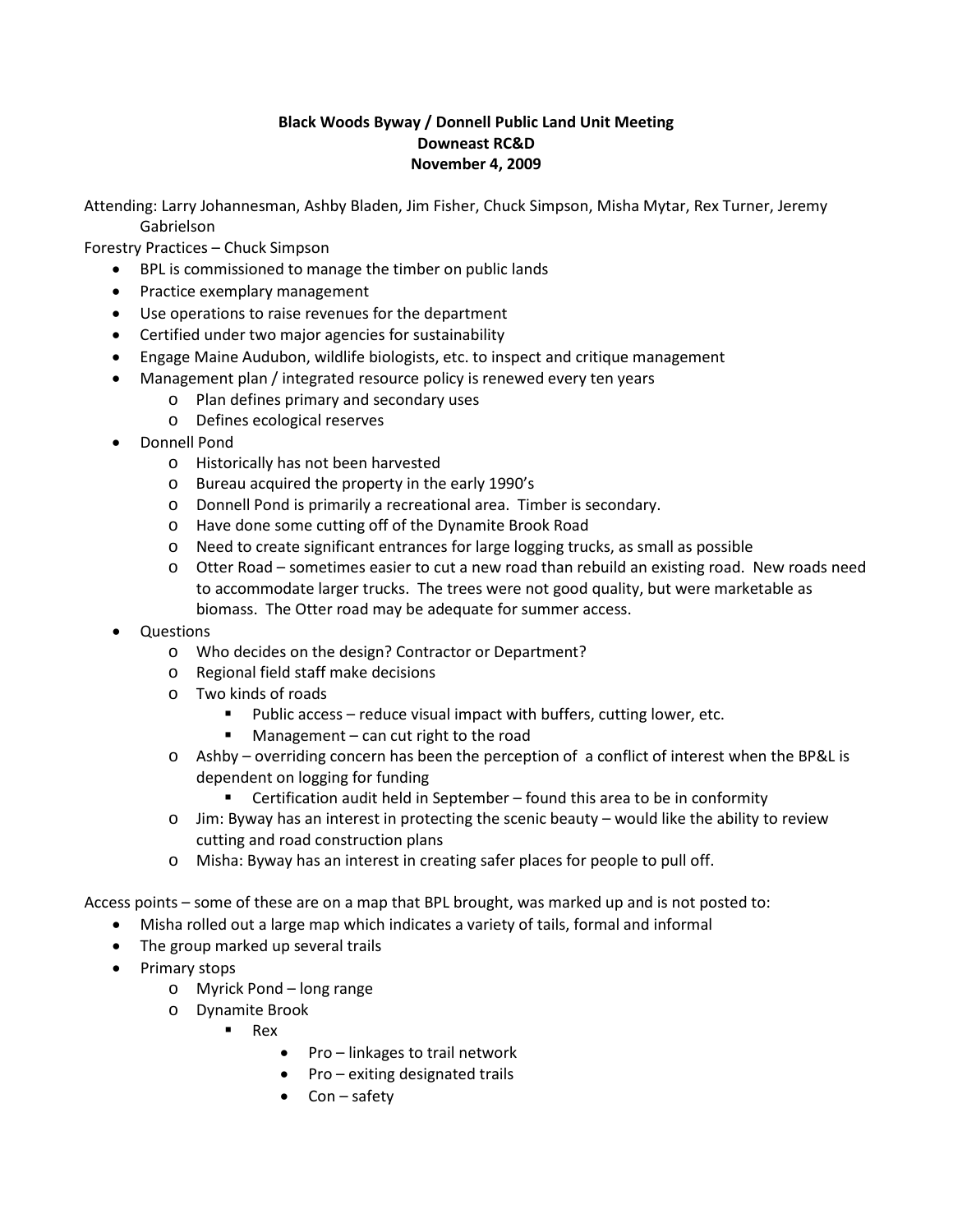- **Larry** 
	- Pro good name
	- Pro can go either direction
- Misha
	- Con Drive up the road not very visible
	- $Con steep$
	- Pro already existing, maintained
- Ashby
	- Con no winter access
	- Pro snowshoeing
	- Pro can mountain bike in season
	- Pro can be rolled into the hidden ponds
- **Chuck** 
	- Pro have a good spot RTP grant written to connect
	- Pro have some vistas
	- Con steep road
- Jeremy
	- Con need easy visibility, not on main road
	- Con want water with a scenic overlook
- Jim
	- Pro historic mining sites
	- Pro connected
- o Tunk Mountain / hidden ponds
	- Chuck
		- Con unrealistic to stop hiking at the hidden ponds
		- Pro Connectivity
		- Pro fishing, camping potential
	- **Larry** 
		- Pro can go on
		- Pro area provides lots of things to do
		- Pro can create additional loops
		- Con unclear trail head
		- Con beach on Spring River Lake
	- Misha
		- Pro beautiful views, including looking up at Tunk
		- Pro potential for parking on the byway on the north side
		- Con keeping people within their limits trail up Tunk
		- Pro can make small changes in the trail to improve safety
	- Ashby
		- Pro Short, beautiful hike, easily done with children
		- Con need to designate campsites at the ponds
	- Chuck
		- Con campsites may not be authorized, or may require permits
		- Con snowmobile use and other traditional unauthorized uses
	- Jeremy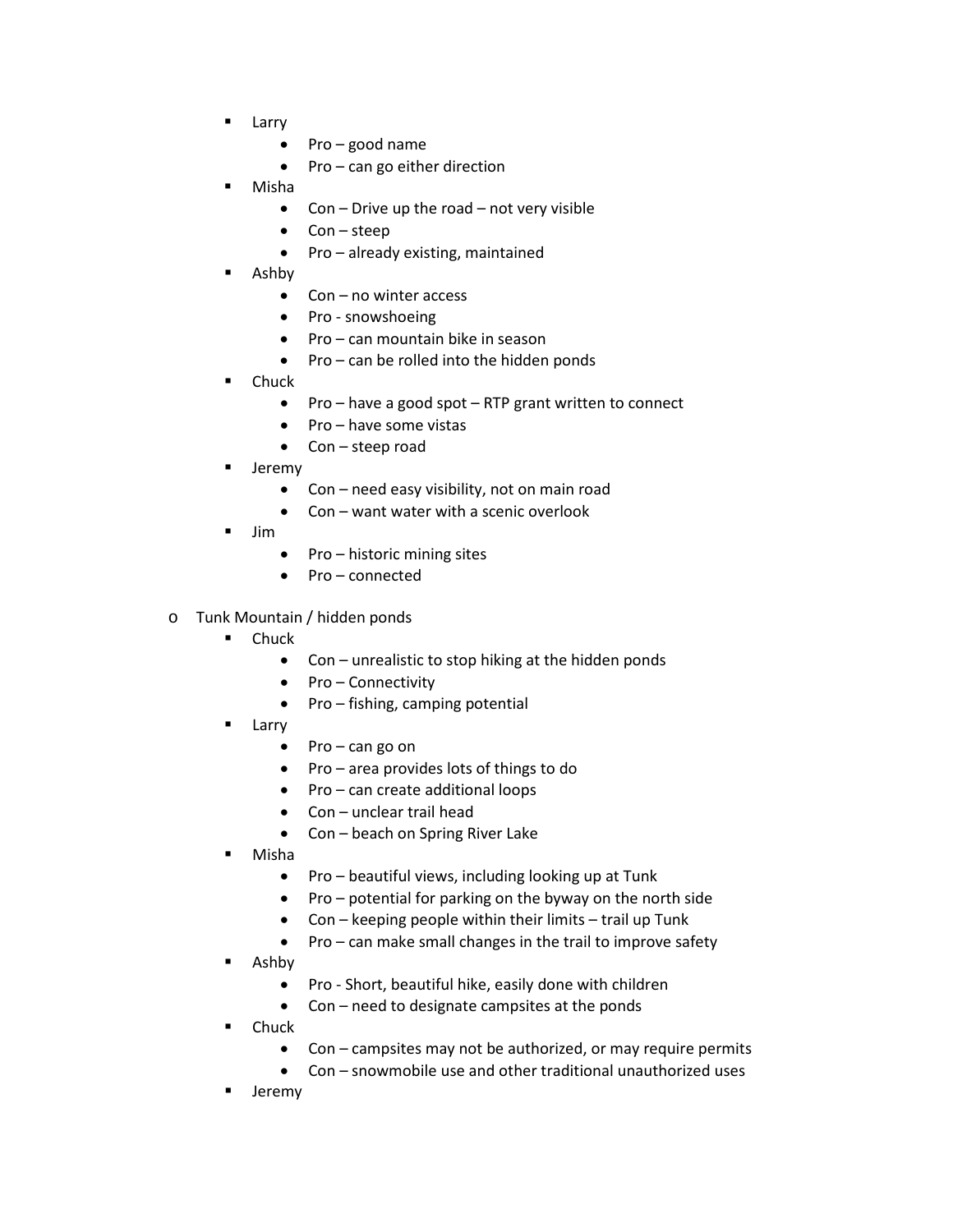- Pro good for children
- Pro like
- $\blacksquare$  Jim
- Pro family friendly to ponds
- Pro will eventually include a rewarding trail up Tunk Mountain
- Con have to skirt a very tempting beach on Spring River Lake

## o Catherine's Mountain

- **Ashby** 
	- Pro great views of the entire Spring River Track
	- Pro reach the views before you leave the
	- Pro can be the centerpiece
	- Con would require building a trail
	- Pro Ashby has already scouted several potential trails through here
- Chuck
	- Con will be logging on the south side of Route 182, but will be set back from trail
- Jim
	- Con noise from Route 182
- Misha
	- Con ongoing conversation with property owners uncertainty about management planning
- **-** Jeremy
	- Pro this area provides some of the first elevation for people coming from
- o Tunk Lake tabled
- o Spring River Lake tabled
- o Round Mountain
	- $\blacksquare$  Jim
		- Pro water and trail
		- Pro nice small walk
		- Pro interesting geological features
		- Pro pond is smaller and less windy
		- Con winter access will depend on volunteers plowing
	- Jeremy
		- Con trail along road might be less pleasant
		- Pro family friendly
	- Chuck
		- Pro quick hike
		- Con some highway safety issues depending on entrance
	- Ashby
		- Pro water access
		- Pro potential campsites
		- Pro connects with 1000 Road and Spring River Lake Outles
		- Con not possible to keep trail on the public lands
		- Con boat launch has not been built
		- Con Thousand Road provides better access to Round Mountain